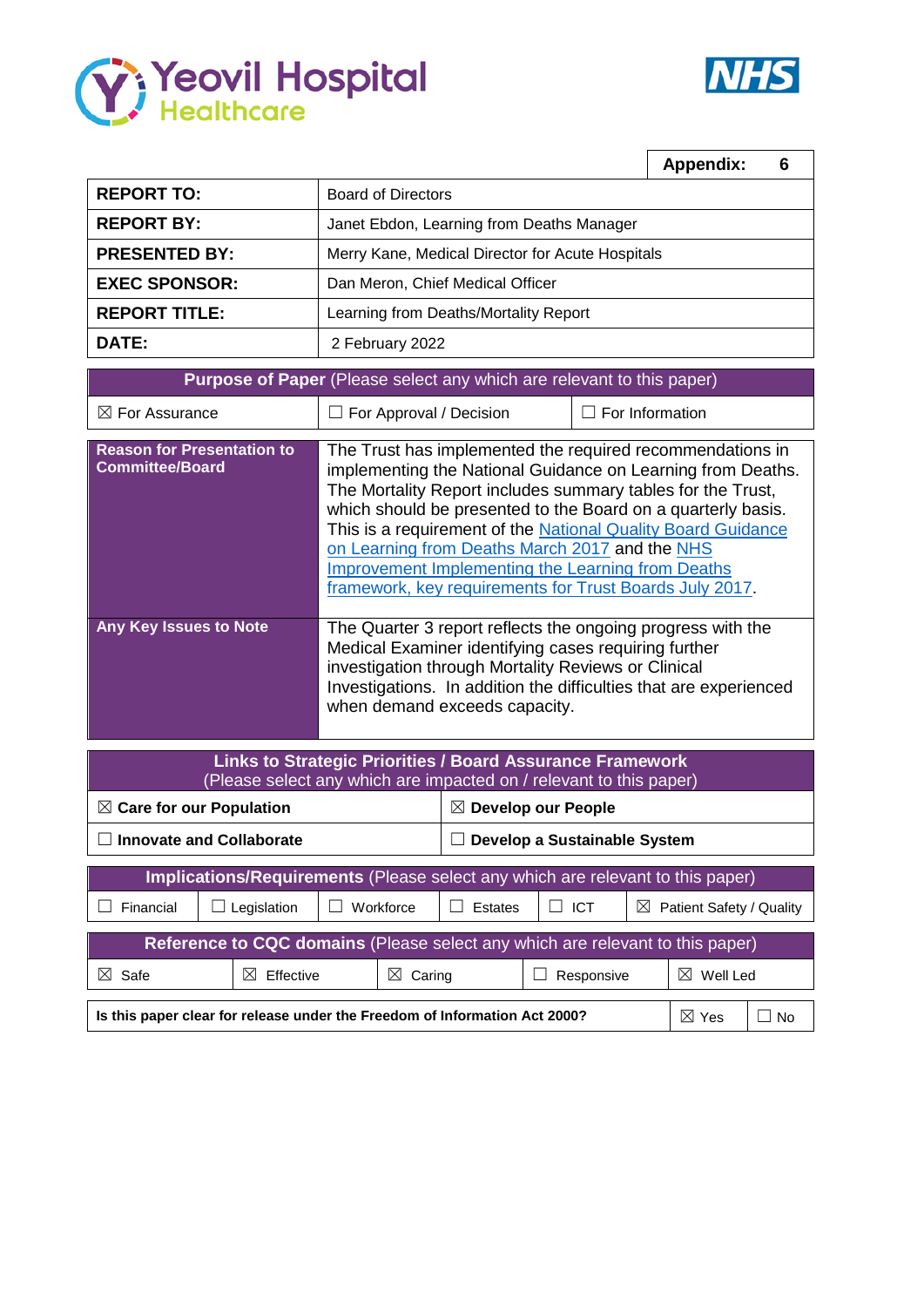# **Mortality Report Learning from Deaths**

## **Quarter 3 2021/2022**

#### **Introduction**

In December 2016 the [CQC report Learning, Candour and Accountability: A review of the way NHS](https://www.cqc.org.uk/sites/default/files/20161212-learning-candour-accountability-summary.pdf)  [Trusts review and investigate the](https://www.cqc.org.uk/sites/default/files/20161212-learning-candour-accountability-summary.pdf) deaths of patients in England, identified that learning from deaths was not given sufficient priority in some organisations and consequently valuable opportunities for improvements were being missed. In [March 2017 the National Quality Board published national](https://www.england.nhs.uk/wp-content/uploads/2017/03/nqb-national-guidance-learning-from-deaths.pdf)  [guidance on learning from deaths](https://www.england.nhs.uk/wp-content/uploads/2017/03/nqb-national-guidance-learning-from-deaths.pdf) to initiate a standardised approach to learning which includes a number of recommendations to be included into Trust's governance frameworks.

These recommendations included having a Director responsible for the learning from deaths agenda, a Non-Executive Director to take oversight of progress and implementing a systematic approach to identifying the deaths requiring review, with a robust methodology for case record reviews. Ongoing developments included specific guidance for NHS Trusts in working with families, published in [July](https://www.england.nhs.uk/wp-content/uploads/2018/08/learning-from-deaths-working-with-families-v2.pdf)  $2018$  and the introduction of Medical Examiners who commenced their role in the Trust on 1<sup>st</sup> July 2020. The intention is to make sure that all deaths not investigated through the coronial process are subject to a degree of independent scrutiny, with increased transparency for the bereaved and an opportunity for them to raise concerns.

A review of the first year of NHS Trusts implementing the Learning from Deaths National Guidance was [published by the CQC](https://www.cqc.org.uk/publications/themed-work/learning-deaths) in March 2019. This document highlights the progress that has been made with implementation of the Learning from Deaths Programme as observed during the CQC wellled inspections. The report acknowledges the early progress and the need for cultural change in the NHS, especially in respect of engagement with families. The Trust Learning from Deaths Policy has been amended to reflect these developments and the outcomes reported within future quarterly reports.

The report highlighted several challenges for Trusts in the future. These include:

- Monitoring and evolving the role of the Medical Examiner, providing continuous safety improvement, and responding to complaints and concerns.
- Developing systems to allow learning from deaths that have occurred outside of a hospital, with effective information sharing across NHS providers.
- Improving support for staff as agreed across national bodies, including NHS Improvement and the Healthcare Safety Investigation Branch to enable them to carry out robust reviews and investigations of deaths and serious incidents.

The Trust also faces the additional challenge of maintaining additional processes to investigate and learn from cases where COVID-19 has been identified as hospital acquired and listed as the cause of death or a contributory factor. The South West Regional Healthcare Setting Outbreak Framework from NHS England and NHS Improvement – South West, highlights the need for formal reviews to capture learning from these cases. The guidance states that where there is any evidence that the COVID-19 infection may have been hospital-acquired and a death has resulted, there is scope for learning. If the infection was acquired due to issues in healthcare provision, such as non-compliance with IPC processes this is potentially a Serious Incident.

The Mortality processes and Medical Examiner Role link closely with the Post Infection Review (PIR) process which, in agreement with the CCG and following the Outbreak Framework, requires a serious incident review for all cases where a lapse in care has been identified.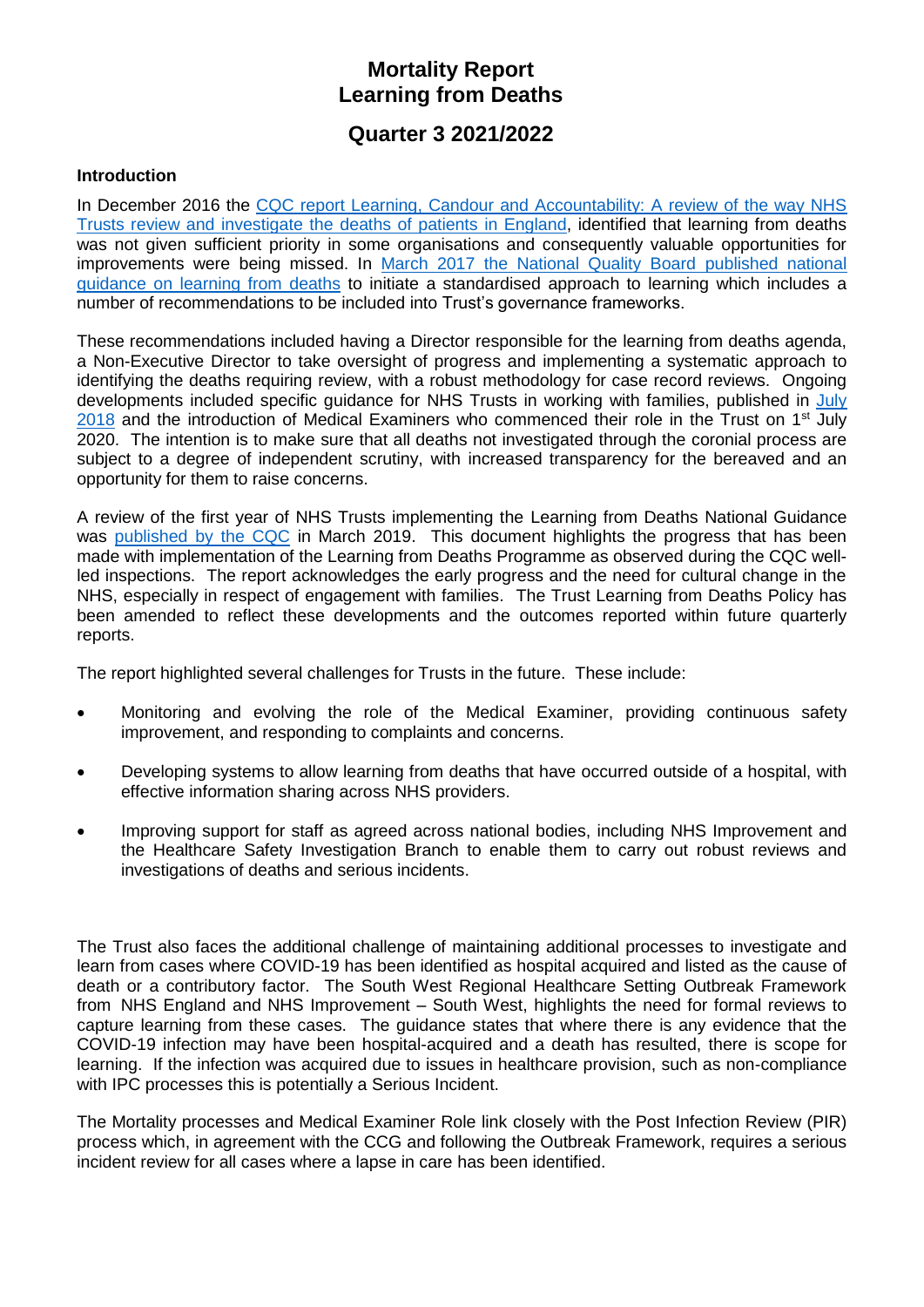The Quarterly Learning from Deaths report confirms the Trust's position in relation to these challenges as well as documenting our progress with the evolving systems used to identify and learn from a patient's death.

#### **The Trust Position**

#### **Mortality Rates. In hospital deaths per month**

#### **Summary Hospital-Level Mortality Indicator (SHMI)**

The number of deaths in hospital is captured through the Summary Hospital-Level Mortality Indicator (SHMI). This reports mortality at Trust level using a standard and transparent methodology, which is published quarterly as a National Statistic by NHS Digital. The SHMI is the ratio between the actual number of patients who die following hospitalisation at the Trust and the number that would be expected to die on the basis of average England figures, given the characteristics of the patients treated there. Our latest reported SHMI covering 12 months August 2020 to July 2021 is 94.69 and within the expected range.

#### **Hospital Standardised Mortality Ratio (HSMR)**

The Trust uses Dr Foster to support analytical review of outcomes data. There have been changes to the way that Dr Foster receives the national HES (Hospital Episode Statistics) data and this now comes directly from NHS Digital, improving filters and enhancing methodology to improve the accuracy of comorbidity and palliative code indicators and the predictive ability of the risk model.

Dr Foster outcomes data includes reporting of the Hospital Standardised Mortality Ratio (HSMR), which reviews a set number of indicators to inform understanding of quality and improvements in clinical care. The Trust HSMR for the latest reporting period October 2020 to September 2021 is 93.3 which continues to be within the expected range. A rolling data set since January 2021 shows a slight upward trend as shown on the chart below.

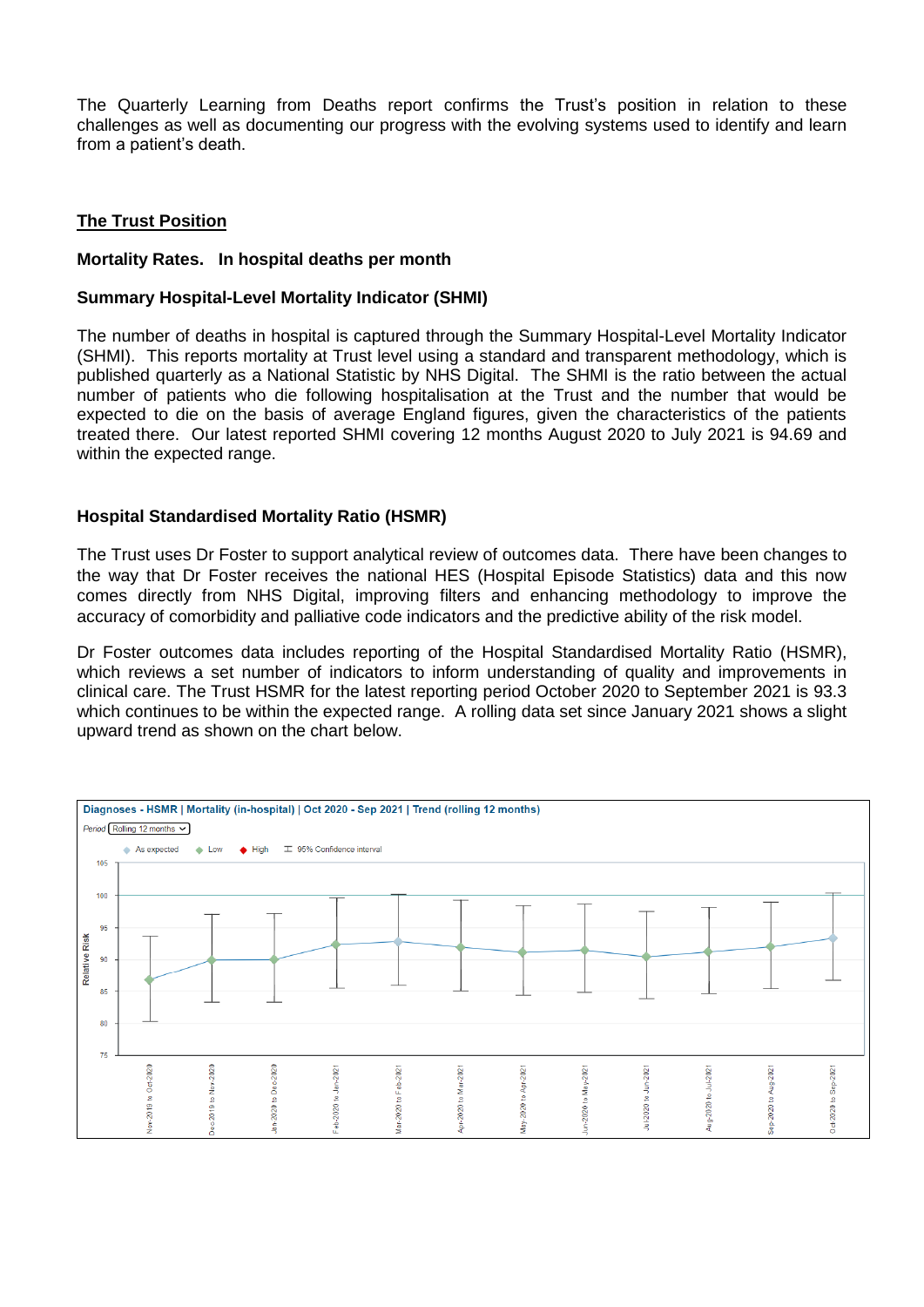The Trust's weekday HSMR is currently 90.7 which is lower than expected with the weekend figure at 98.5 remaining as expected. The weekend rate has shown a sharp increase since April 2021 and will require monitoring within future data sets.



#### **Dr Foster HealthCare Intelligence Mortality Data**

The Dr Foster analysis provides external assurance, providing a monthly analytical review of outcomes data in respect of Mortality within the Trust. The latest Dr Foster report with a data set from October 2020 to September 2021 highlights the Trust's position with both HSMR and SMR remaining statistically significantly low. Monitoring of our data reassures us that the reported figures are a true reflection of the current position.

The Dr Foster data also shows that we have maintained our high level of reporting of significant comorbidities. This positively affects our HSMR as this is calculated by comparing the number of expected deaths with the actual number of deaths. Patients with more comorbidities are by definition in a higher risk group for anticipated death.

The COVID pandemic has resulted in a change in patient activity which has reduced the denominator data and the variation in the number of observed deaths in some diagnoses groups. This trend is monitored within the monthly data report. Currently if all Covid-19 activity is removed from the HSMR the figure reduces to 91.5, statistically lower than expected.

#### **Mortality Alerts**

There were 2 new CUSUM alerts reported by Dr Foster in Quarter 3. CUSUM is short for cumulative sum and an alert occurs when the number of deaths, readmissions or activity within the Trust in a cohort of patients with the same coded condition, (taking account of their comorbidities) is higher than anticipated. The alerts were in relation to –

- Occlusion or stenosis of precerebral arteries with 1 death recorded compared to an expected zero figure
- Diagnostic endoscopic procedures on lower GI tract 6 observed compared to an anticipated 1.9

Both of these alerts will be monitored due to the low numbers with the expectation that this position could resolve.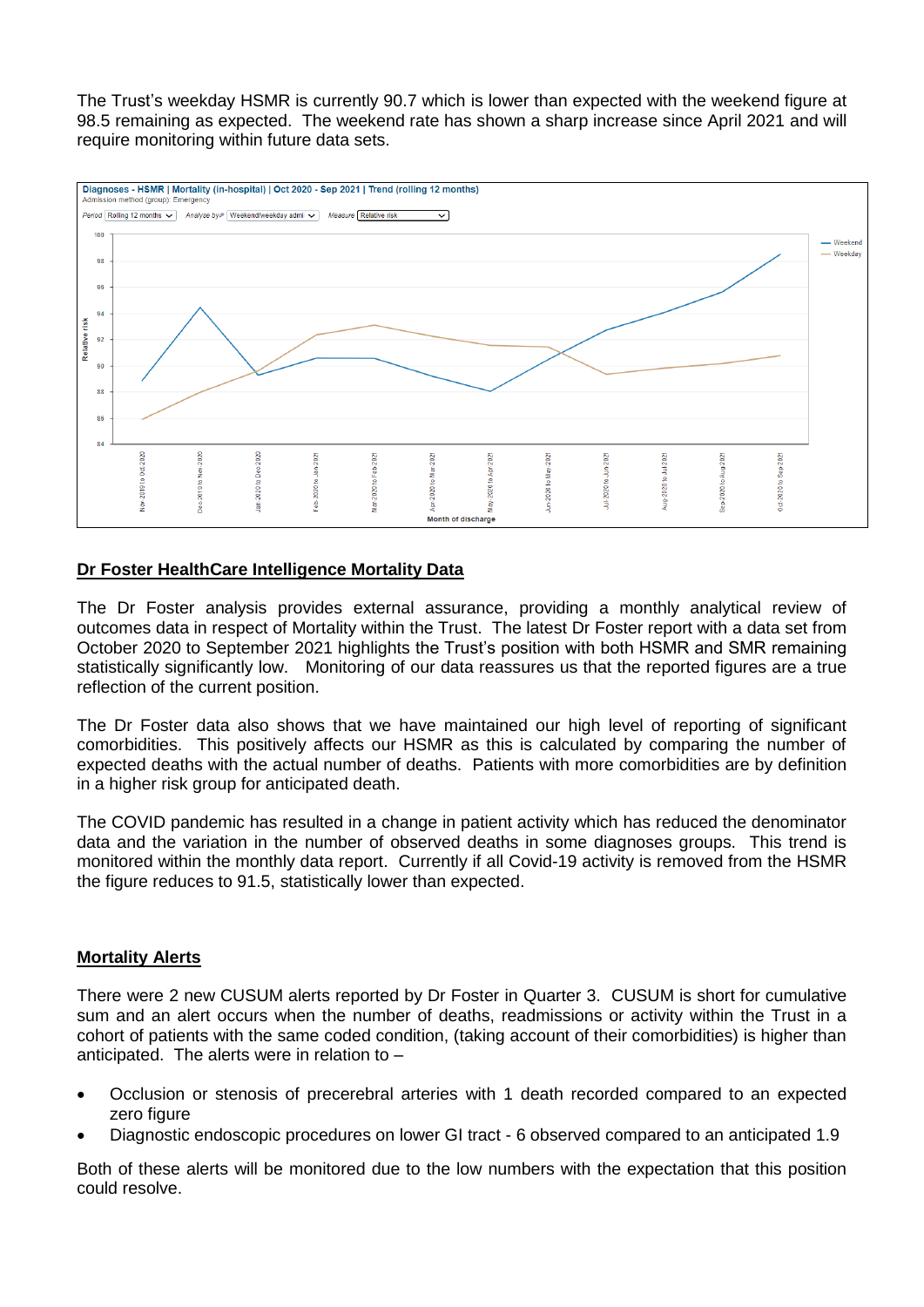All CUSUM Mortality alerts are reviewed firstly by identifying the patients in the cohort and checking the accuracy of the code allocated to their case. If this does not show any issues an assessment of care and management from the patient records is completed. This allows us to ascertain why the alert has occurred and to identify any actions that should be taken to address any issues with the management of this group of patients. This process may result in the coding for the patient spell being amended if their main documented condition or cause of death has changed since their admission. Reviews are carried out through the Mortality Review Group or by the clinical teams involved, with the outcome fed back through the Clinical Outcomes Committee.

In respect of the Alerts for Congestive Heart Failure and Senility and Organic Mental Disorders from Quarter 1 we continue to monitor and will investigate if these numbers increase. The alerts reported in Quarter 2 for Diabetes Mellitus with complications and 'other joint' have also been monitored. A review is in progress for the Diabetes group although this was again a small number of cases.

#### **Learning from Deaths**

#### **The Process**

In addition to the above overview reporting mechanisms it is important to provide a formal system to review the care and management of any patient who dies within the Trust. The Trust's Learning from Deaths Manager holds responsibility for ensuring robust systems are used to identify and share learning from any death within the hospital.

The Structured Judgement Review Tool (SJR) from the Royal College of Physicians has been adapted to facilitate its use throughout the hospital. Formal mortality reviews are undertaken with data analysis used to inform improvements in care and provide reports to the Board.

The Mortality Review Group and the Learning from Deaths Manager oversee reviews of the management and care of all patients who have died within the hospital. A three-stage process is used with those patients requiring a formal review identified through the formal Medical Examiner interventions at the time of completing the death certification.

- Mortality review 1 An initial assessment completed by the Medical Examiner enables early identification of any case where a potential problem exists. For example, where the cause of death does not follow from the admission diagnosis or where a potential omission in care or poor management is identified. Any such case is referred to the Specialty Team or the Mortality Review group who are responsible for undertaking a detailed mortality review to identify any concerns and to ensure learning for improvement. This system ensures that all patient deaths are subject to an initial review of their management and care, with a small number going forward for a full formal Mortality or Clinical review.
- Mortality Review 2 Cases identified for this type of review will undergo a full review via speciality Morbidity and Mortality meetings with presentation of any significant findings at local Clinical Governance Sessions. Outcomes from these meetings, in particular any learning and actions taken will be recorded through the Learning from Deaths Manager within the Structured Judgement Review tool. The SJR tool summarises each review with an avoidability score. This is used to determine whether the information identified during the review, shows any evidence that the patient's death could have been avoided if different actions had been taken or the circumstances had been different. Any investigation undertaken outside of this process, for instance Serious Untoward Incident Investigations where death has occurred will now include an avoidability score as part of the investigation summary. This ensures all patient in hospital deaths can be categorised depending on the level of avoidability in each individual case regardless of the investigative process.

There are some groups of patient who will automatically be subject to a Mortality Review 2, regardless of any findings identified by the Medical Examiner. These are where the number of deaths in the specialty is small, where the patient had a Learning Disability and where there is evidence of a hospital acquired COVID-19 infection which has been cited as the cause or contributed to the death.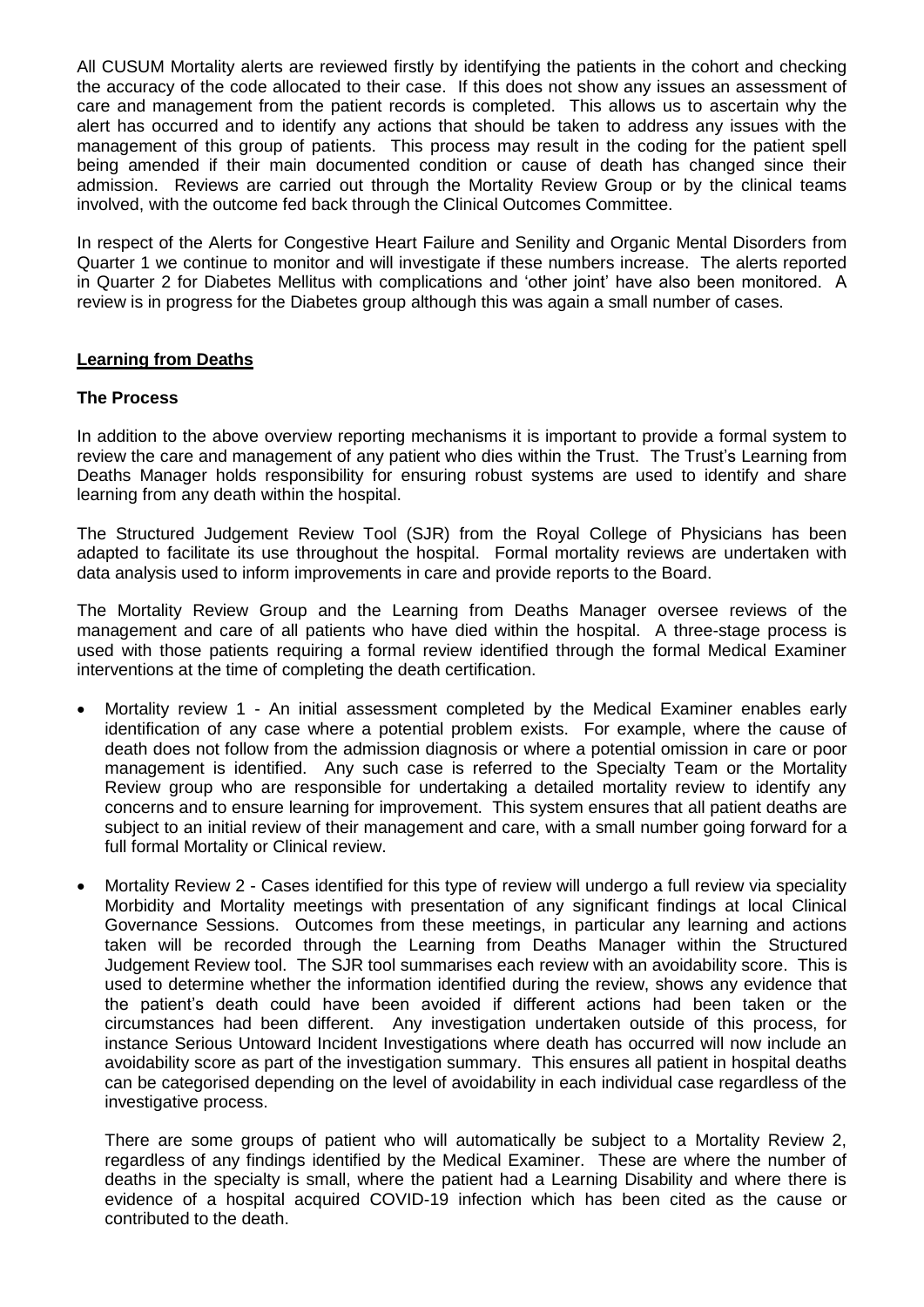Mortality Review 3 - The third stage of the process involves the referral of any patient whose Mortality review has identified a degree of avoidability greater than 50% to the Mortality Review Group for verification and action. The Medical Examiner may also refer cases direct for this level of review. These cases may also include those where an incident investigation has been undertaken which does not cover the patient's death or where a case has been referred for a formal coroner's inquest.

The current investigation processes continue where an incident has been reported, the Coroner is involved, or where other potential issues have been identified through the complaints or bereavement process. The Medical Examiners, Medical Examiner's Officer and Learning from Deaths Manager liaise closely to avoid duplication and ensure that all deaths in hospital are reviewed at an appropriate level with outcomes, both positive and negative, recorded and shared. The Mortality Review Group continues to allocate formal review to clinicians with the expectation that they will perform the formal review and discuss with colleagues, ensuring a robust process.

The Trust's Learning from Deaths Manager has responsibility for collating learning from all inpatient deaths whichever review method is used. Outcomes are reported through the Incident Investigation and Learning Group, Local Governance Meetings, the Mortality Review Group and the Clinical Outcomes Committee as well as being summarised within this quarterly report.

#### **Update from the Medical Examiners**

The introduction of the Medical Examiner Role in 2020 has helped to formalise the above systems. Our current challenges and development include

- Plans for all patients who die in the hospital to have an initial notes review by the Medical Examiner. This has not been possible due to the number of available sessions and was compounded by the retirement of one of our existing Medical Examiners.
- Recruitment to provide additional Medical Examiner sessions has been successful, but these changes have not yet been reflected in the number of case reviews for the previous reporting quarter.
- The majority of deaths should be scrutinised and assessed to identify any issues for referral. A discussion also occurs with the doctor responsible for completing the Medical Certificate of Cause of Death (MCCD). This prompts learning for the individual doctor and can serve to reduce the possibility of the documented cause of death being rejected by the Registrar's Office.
- There will be a conversation between the Medical Examiner Officer or Medical Examiner and the patient's Next of Kin to explore any care concerns that they may have. This allows the team to identify any potential issues and to address these at an early stage.
- Extending the Medical Examiners Remit to include deaths in the community provides a new challenge, both in the increased level of activity that will be evident and the coordination required across the acute and community setting.
- Developments to date include active collaboration with Somerset Foundation Trust to provide a seamless cross-country processes and the appointment of a dedicated lead with the responsibility for the rollout of these systems.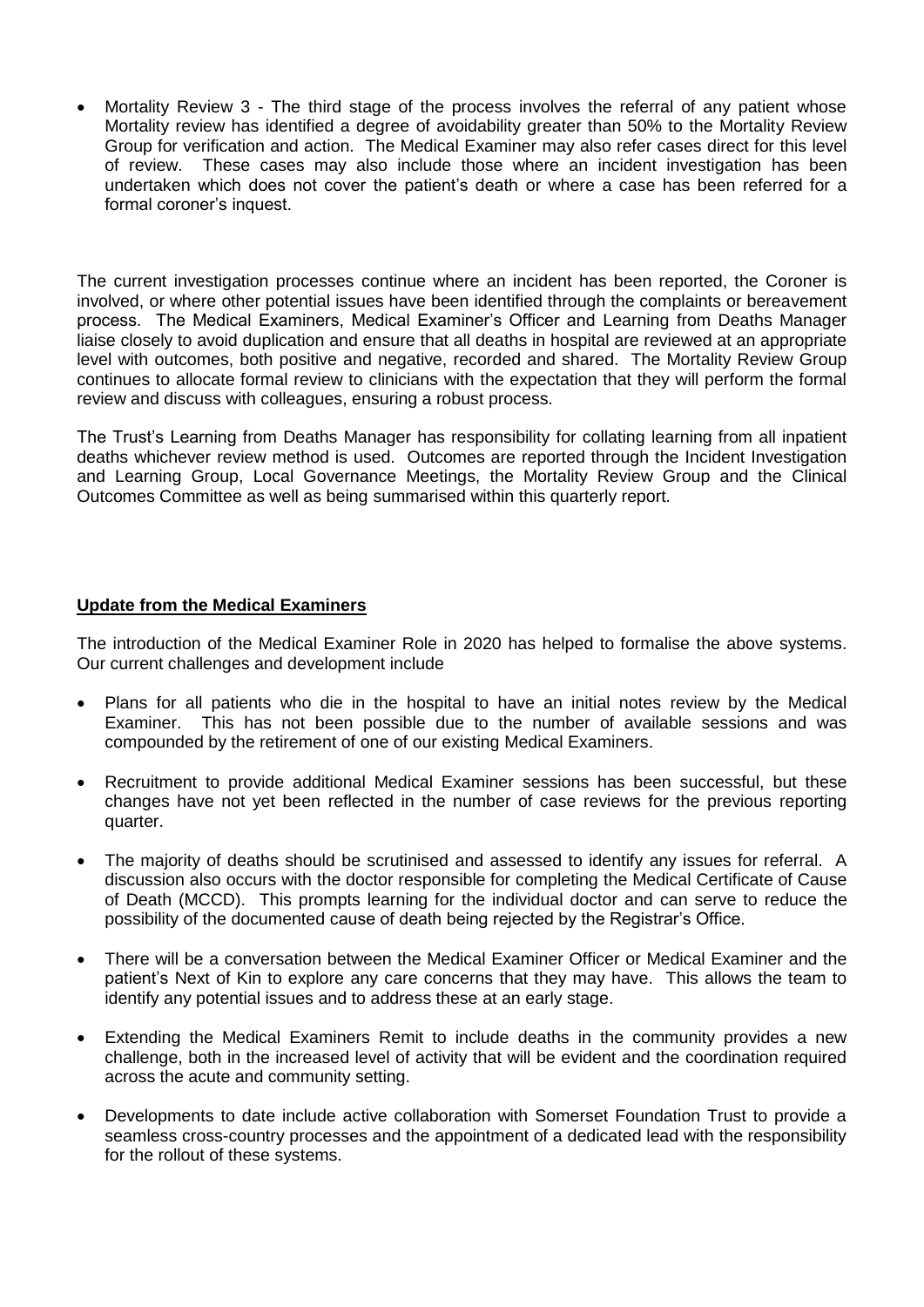#### **Quarter 3 Review Outcomes**

Quarter 3 saw 80 of our inpatient deaths (33%) scrutinised by the Medical Examiner. These would be classified as a Mortality Review at level 1 as described above. Of these cases 10 were recorded as having been referred to the Coroner for agreement about the cause of death, 16 were referred for a full review using the Structured Judgement Tool. 11 of these to be completed through the Mortality Review Group and 5 by the clinical teams.

Of those cases referred to the Coroner for agreement about the cause of death, the majority resulted in a form 100A being issued. This means the Coroner was informed of the death but the doctor has been given permission by the Coroner to issue the Medical Certificate and the Registrar is advised that the Coroner has been made aware of the death but no further investigation is necessary.

#### **Coronial Activity**

There are cases where the Coroner has requested investigative statements from staff in relation to the death of an inpatient or where the patient had a recent admission or procedure that could be relevant to their death. 9 new instructions were received relating to deaths in quarter 3, and 1 from death in the previous quarter. The increase in case numbers is reflected across the county.

These were 2 out of hospital patient falls resulting in fractured ribs, leading to significant chest infections, 2 patients had a collapse/fall sustaining subdural haematomas, both with queries over whether the fall caused the haemorrhage or vice versa. 1 patient was admitted with liver failure from an accidental paracetamol overdose and 1 was admitted with a head injury and a possible old cervical spine fracture. Of the patients where the query relates to the Trust's care and management, 1 was treated conservatively for a pubic ramus fracture and was subsequently found to have a high blood level of pain medication, 1 patient sustained an in hospital fall and another a surgical complication during a routine procedure. Formal statements have been requested for all cases with no omission or care problems identified to date that would be considered to have contributed to the patients' deaths.

One inquest was held in the quarter requiring Trust attendance. Following from the inquest the Trust received a Regulation 28 Prevention of Future Deaths direction with actions required to improve access to pre-hospital clinical information. The Trust has also been notified of two long-standing cases will go to inquest in the near future. (Deaths reported in 2013 and 2017)

#### **Learning Disability Deaths**

No patients with a Learning Disability died in the quarter. All deaths where a patient has been confirmed as having a Learning Disability are reported in line with national requirements and reviewed as part of the Trust's formal process with a subsequent referral externally for a full LeDeR review. Following the changes to the current process these cases will be subject to a full Mortality Review (MR2) using the Structured Judgement Tool.

#### **Neonatal and Maternal Deaths**

CNST requires that cases and actions reviewed using the **Perinatal Mortality Review Tool (PMRT)** are reported to Trust Board quarterly. The PMRT facilitates a comprehensive, robust and standardised review of all perinatal deaths from 22+0 gestations (excluding terminations) to 28 days after birth; as well as babies who die after 28 days following neonatal care. Review is undertaken by a multidisciplinary panel of clinicians which has to include a panel member who is external to the unit.

The web-based tool presents a series of questions about care from pre-conception to bereavement and follow-up care. The factual information is entered in advance of a multidisciplinary panel of internal and external peers (allowing for a 'Fresh eyes' perspective) review of cases. The tool is used to identify required learning with action plans generated, implemented and monitored.

Reviews undertaken and the findings are detailed in the Trust's Quarterly Maternity Quality Report.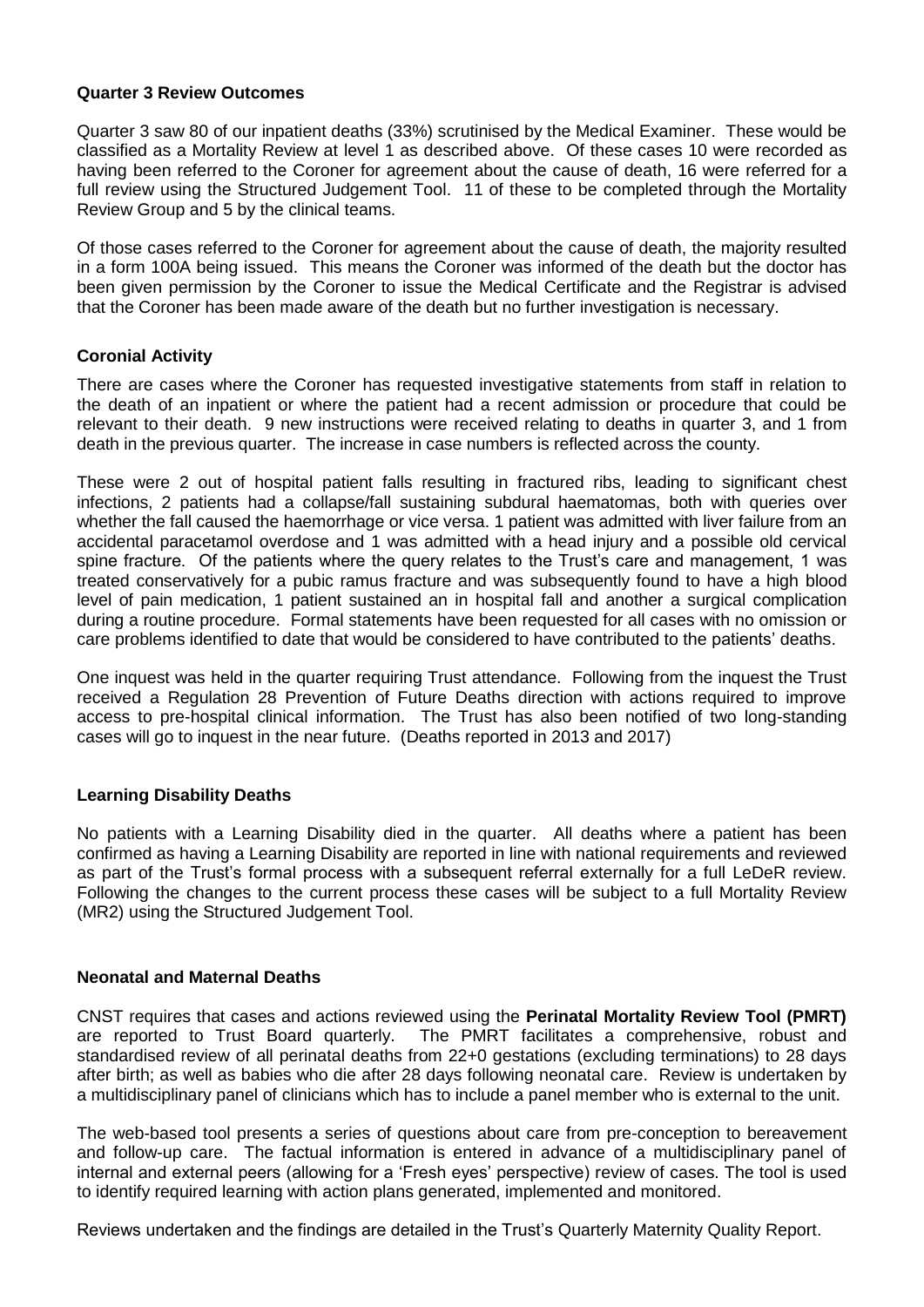This table provides the number of deaths in month against the number reviewed using any of the investigative processes available. Please note there is a delay in accurate reporting of in-quarter reviews due to the time frames of external surveillance data from Dr Foster and the mortality review process . This table will be updated quarterly.

|                                                                                 | 2020/21     |     |     |                      |                |             |                |                |     |             |     | 2021/22        |             |             |                |                         |                |                |                |                 |     |                |             |             |
|---------------------------------------------------------------------------------|-------------|-----|-----|----------------------|----------------|-------------|----------------|----------------|-----|-------------|-----|----------------|-------------|-------------|----------------|-------------------------|----------------|----------------|----------------|-----------------|-----|----------------|-------------|-------------|
|                                                                                 | Jul         | Aug | Sep | Q2<br>Total          | Oct            | Nov         | <b>Dec</b>     | Q3<br>Total    | Jan | Feb         | Mar | Q4<br>Total    | April       | May         | June           | Q <sub>1</sub><br>Total | Jul            | Aug            | Sep            | Q2<br>Total     | Oct | Nov            | <b>Dec</b>  | Q3<br>Total |
| Total deaths in<br>the Trust<br>(including ED<br>deaths)                        | 37          | 53  | 51  | 141                  | 52             | 81          | 96             | 229            | 104 | 76          | 57  | 237            | 61          | 68          | 59             | 188                     | 68             | 71             | 62             | 201             | 87  | 71             | 82          | 240         |
| Number subject to<br>a Level 1 Mortality<br><b>Review</b>                       | 33          | 47  | 51  | 131                  | 49             | 62          | 58             | 169            | 85  | 49          | 37  | 171            | 49          | 47          | 33             | 129                     | 49             | 47             | 25             | 121             | 22  | 26             | 32          | 80          |
| Number subject to<br>a Level 2/3<br><b>Mortality Review</b>                     | 5           | 6   | 4   | 15                   | $\overline{7}$ | 14          | 17             | 38             | 10  | 16          | 8   | 34             | 8           | 3           | $\overline{4}$ | 15                      | 9              | 3              | $\overline{2}$ | 14              | 4   | $\mathfrak{Z}$ | 9           | 16          |
| <b>Number</b><br>investigated as a<br><b>Serious Incident</b>                   | 0           | 0   | ۰   | 1                    | $\mathbf 0$    | $\mathbf 0$ | $\mathbf{0}$   | $\mathbf{0}$   | 0   | $\mathbf 0$ | 0   | $\bf{0}$       | $\mathbf 0$ | $\mathbf 0$ | $\mathbf 0$    | 0                       | 0              | $\mathbf 0$    | $\mathbf 0$    | $\mathbf 0$     | 0   | $\mathbf{0}$   |             |             |
| Learning<br><b>Disability deaths</b>                                            | 0           |     | 0   | $\blacktriangleleft$ | $\mathbf 0$    | 0           |                |                | 0   |             |     | $\overline{2}$ |             | $\mathbf 0$ | $\mathbf 0$    |                         | 0              |                | 0              | $\mathbf{1}$    | 0   | 0              | 0           | $\mathbf 0$ |
| <b>Bereavement</b><br>concerns                                                  | 0           |     | 0   | $\blacktriangleleft$ | 0              | 0           | $\mathbf{0}$   | $\bf{0}$       | 0   | 0           | 0   | $\bf{0}$       | $\mathbf 0$ |             |                | $\mathbf{2}$            | 0              | $\mathbf{0}$   |                | $\mathbf{1}$    | 0   |                | 0           |             |
| <b>Coroner's Inquest</b><br>investigations                                      | 0           | 3   | 3   | $6\phantom{1}$       | $\mathbf{3}$   |             | $\overline{2}$ | $6\phantom{1}$ | 0   |             |     | $\mathbf{2}$   | $\mathbf 0$ |             |                | $\overline{2}$          | $\overline{2}$ | $\overline{2}$ |                | $5\phantom{.0}$ | 4   |                | 4           | 9           |
| Number thought<br>more likely than<br>not to be due to<br>problems with<br>care | $\mathbf 0$ | 0   | 0   | $\mathbf{0}$         | $\mathbf 0$    | $\mathbf 0$ | $\mathbf 0$    | $\mathbf{0}$   | 0   | $\mathbf 0$ |     |                | $\mathbf 0$ | $\mathbf 0$ | 1              | 0                       | 0              | $\mathbf 0$    | $\mathbf 0$    | $\mathbf 0$     | 1   | $\mathbf 0$    | $\mathbf 0$ |             |

It should be noted that scrutiny of all patient deaths by the Medical Examiner and the resultant change in process means that comparative data is not yet available for all types of investigative review. Where available retrospective data has been added to the above chart.

In Q3 80 cases were reviewed by the Medical Examiner as a first level Mortality Review and 27 deaths were referred for a full case review in the quarter

- 16 were subject to a level 2 Mortality Review using the SJR tool, or are awaitng completion of the review
- 0 cases were referred for a LeDeR review following initial local review.
- 1 case is being investigated under the serious incident review process.
- 1 case was reviewed where bereavement concerns were raised and 9 will be reviewed as part of the coronial process.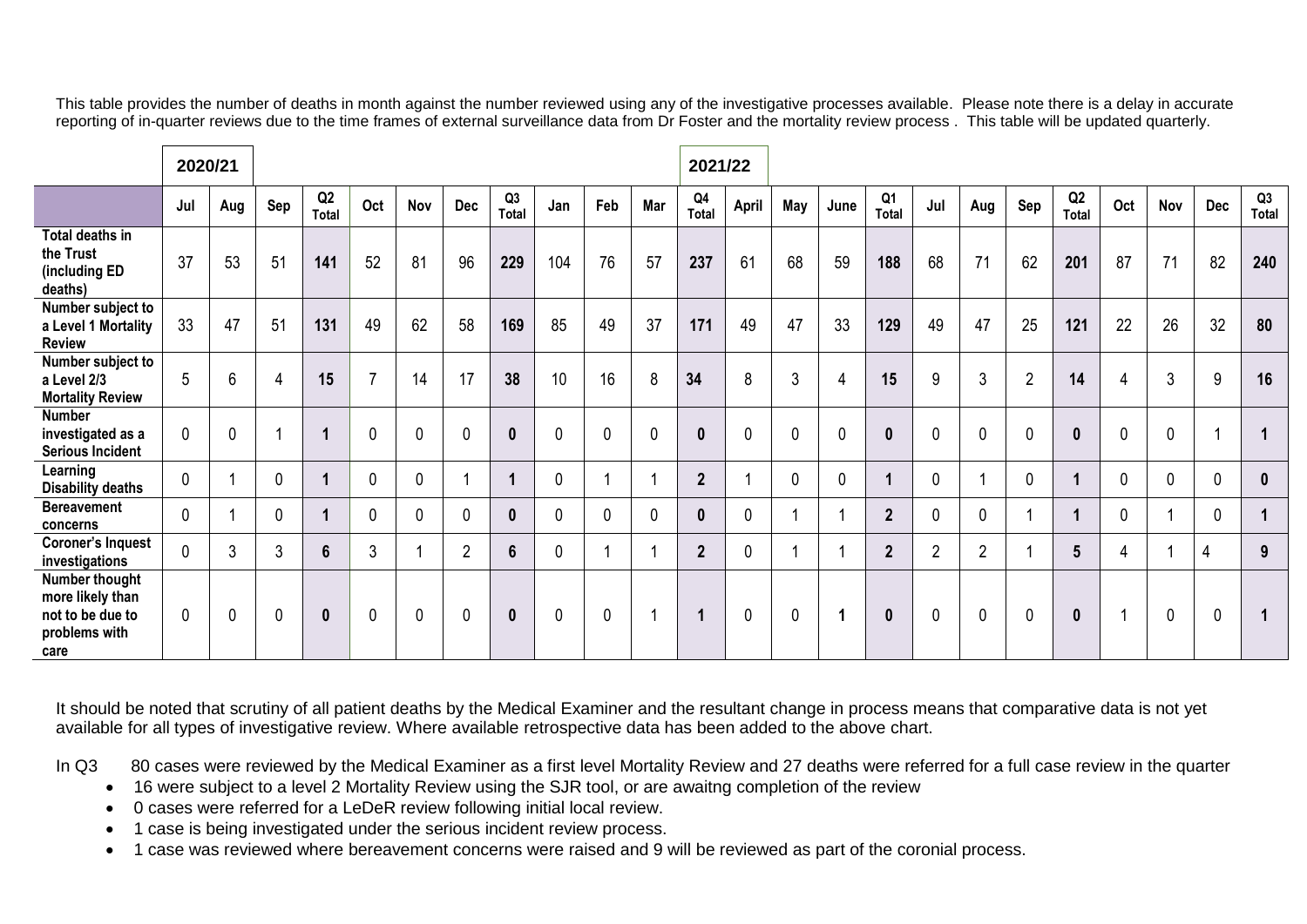For those reviews undertaken using the Structured Judgement Tool so far in Quarter 3 (and the updated cases from the previous quarter), all scored 5 or 6. Activity within the Trust has reduced the number of fully completed reviews.

A previous case from June which scored 3 has been through further investigations with a resultant change in score to a 4. The Speciality Consultant concluding the patient's condition was such that even had action been taken to address abnormal blood results the death was not avoidable.

This data is summarised in the following charts:

## **Overall Findings from case reviews completed using the Structured Judgement Tool**



#### **Quarter 3 2021/22- Quality of Care**

## **Care Concerns rolling year to date**

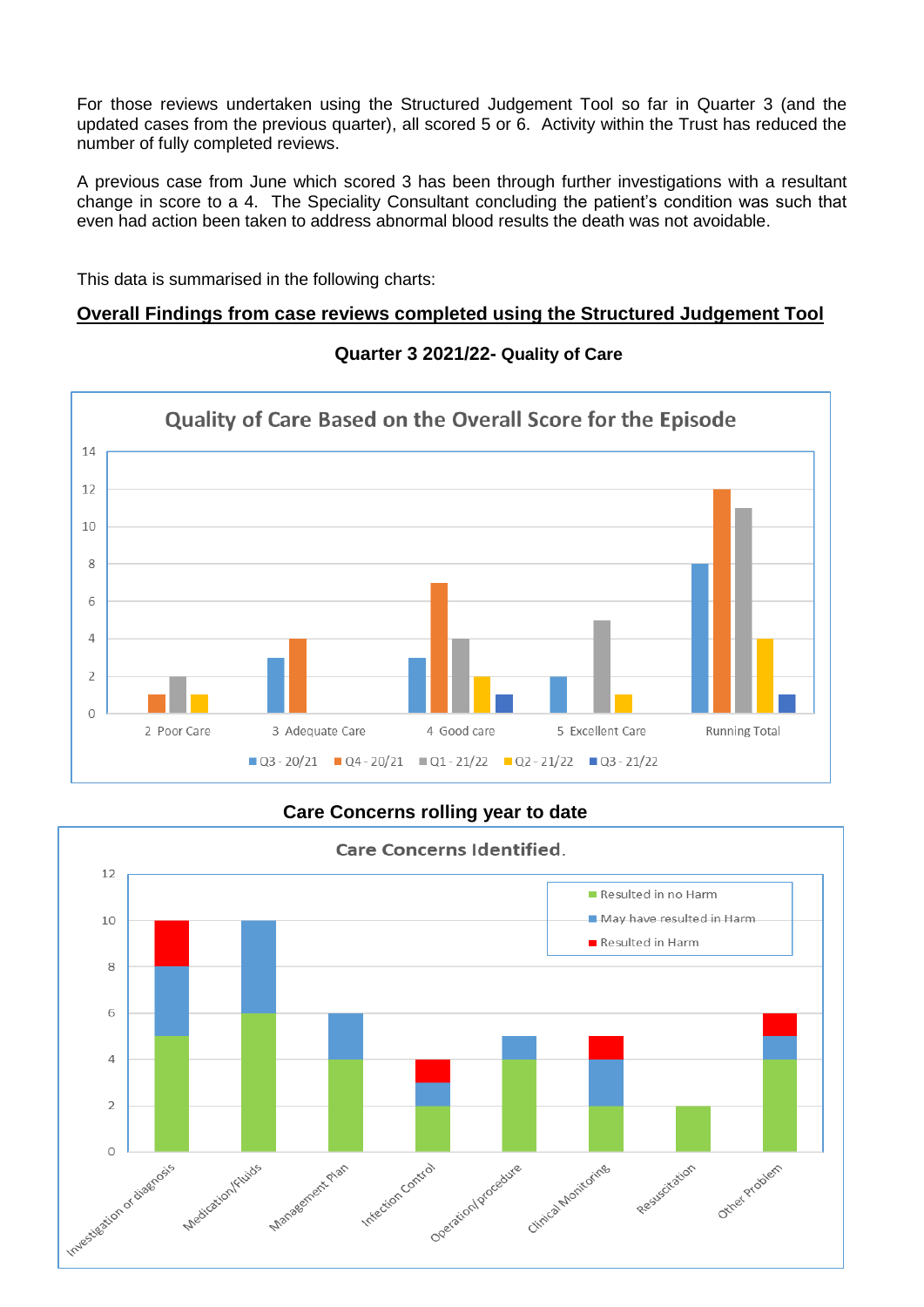

## **Level of avoidability of death in each case reviewed - Rolling data 2020-2022**

Structured Judgement Tool Avoidability Score

- 1 Definitely avoidable
- 2 Strong possibility of avoidability
- 3 Probably avoidable greater than 50%
- 4 Possibly avoidable less than 50%
- 5 Slight evidence of avoidability
- 6 Definitely not avoidable

All in hospital deaths can provide information about the individual patient's care and management. Alongside the formal mortality review process learning can take many forms and be identified through many sources including those detailed above;

- Serious Incident Reviews
- Complaints and bereavement concerns
- Medical Examiner reviews
- Coronial activity
- Learning Disability Reviews (LeDeR)
- Perinatal Mortality Reviews.
- Child Death Review processes.
- Review of COVID-19 related deaths

The Trust has developed processes to identify any care and service delivery problems within the group of patients where a COVID-19 infection has contributed to or caused their death. This is important as the number of deaths increases both nationally and within the Trust. Where a patient has COVID-19 identified as a cause of death documented on their death certificate a review is undertaken to determine if there were any lapses in care. Those cases where a lapse is identified a serious incident review is commissioned. Outcomes of reviews for individual hospital-acquired cases will be reported in the future Learning from Deaths Report where any omission of care problem is identified. No omissions have been identified from reports completed in the quarter.